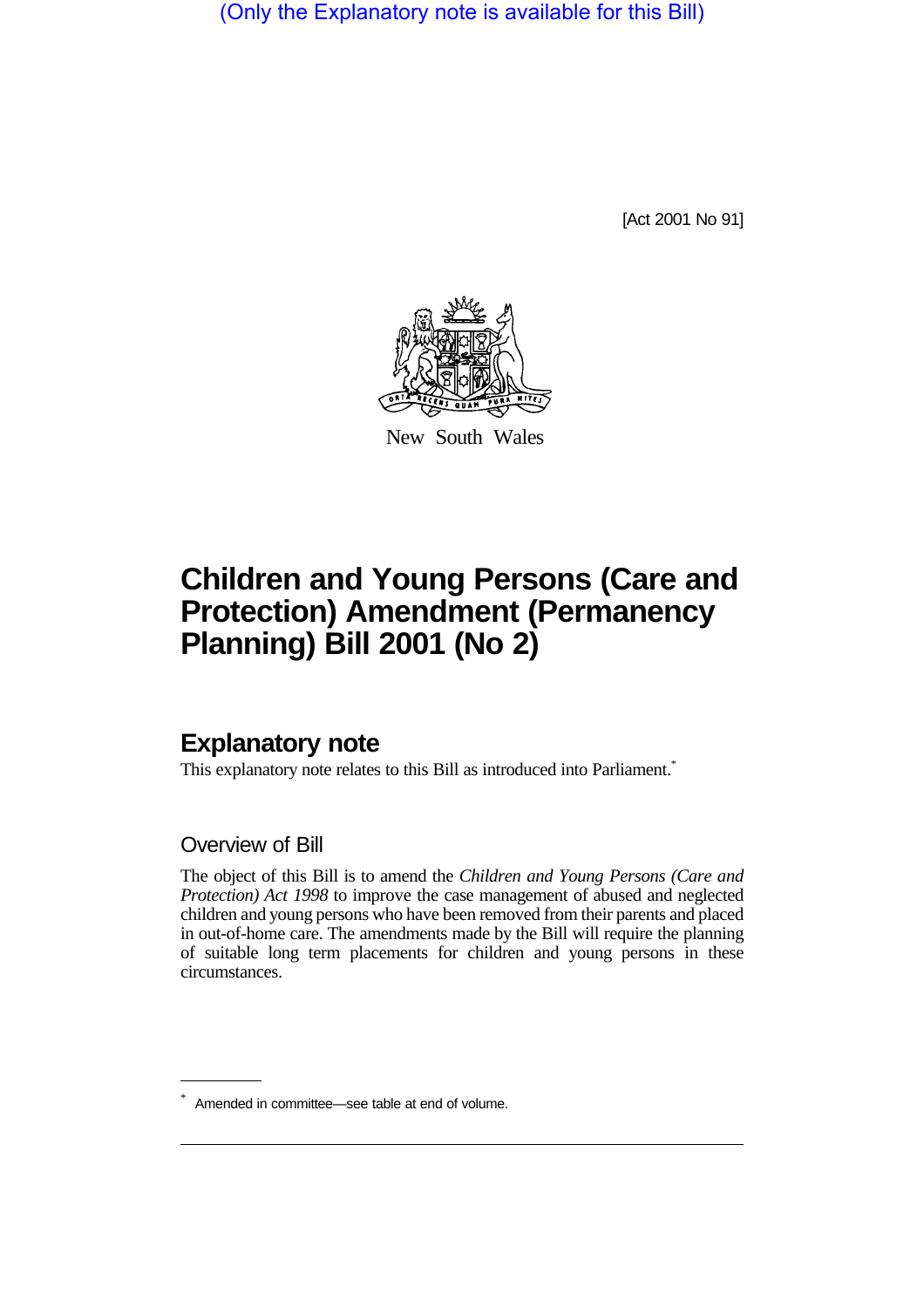Explanatory note

### Outline of provisions

**Clause 1** sets out the name (also called the short title) of the proposed Act.

**Clause 2** provides for the commencement of the proposed Act on a day or days to be appointed by proclamation.

**Clause 3** is a formal provision giving effect to the amendments to the *Children and Young Persons (Care and Protection) Act 1998* (**the Act**) set out in Schedule 1.

## **Schedule 1 Amendments**

#### **Principles to be applied in the administration of the Act**

**Schedule 1 [3]** amends section 9 of the Act to reinforce the principle that, in the administration of the Act, the safety, welfare and well-being of the child or young person must be the paramount consideration. It provides that, in particular, the safety, welfare and well-being of a child or young person who has been removed from his or her parents are paramount over the rights of the parents.

**Schedule 1 [10]** makes a consequential amendment.

**Schedule 1 [4]** amends section 9 of the Act to include principles relating to the appropriate placement of a child or young person in a planned permanent arrangement, the entitlement of a child or young person who is placed in out-of-home care to a safe, nurturing, stable and secure environment, and the importance of making a placement, particularly in the case of a younger child, in a timely manner.

#### **Care orders**

**Schedule 1 [6]** adds to the grounds on which the Children's Court may make a care order under section 71 of the Act the ground that the parents do not have the capacity to meet the developmental needs of the child or young person.

**Schedule 1 [7]** provides that, in determining the incapacity of a parent for the purposes of section 71 of the Act, incapacity is not to be presumed only because the parent has a physical or intellectual disability, and an opioid or alcohol dependency should not be considered a physical or intellectual disability.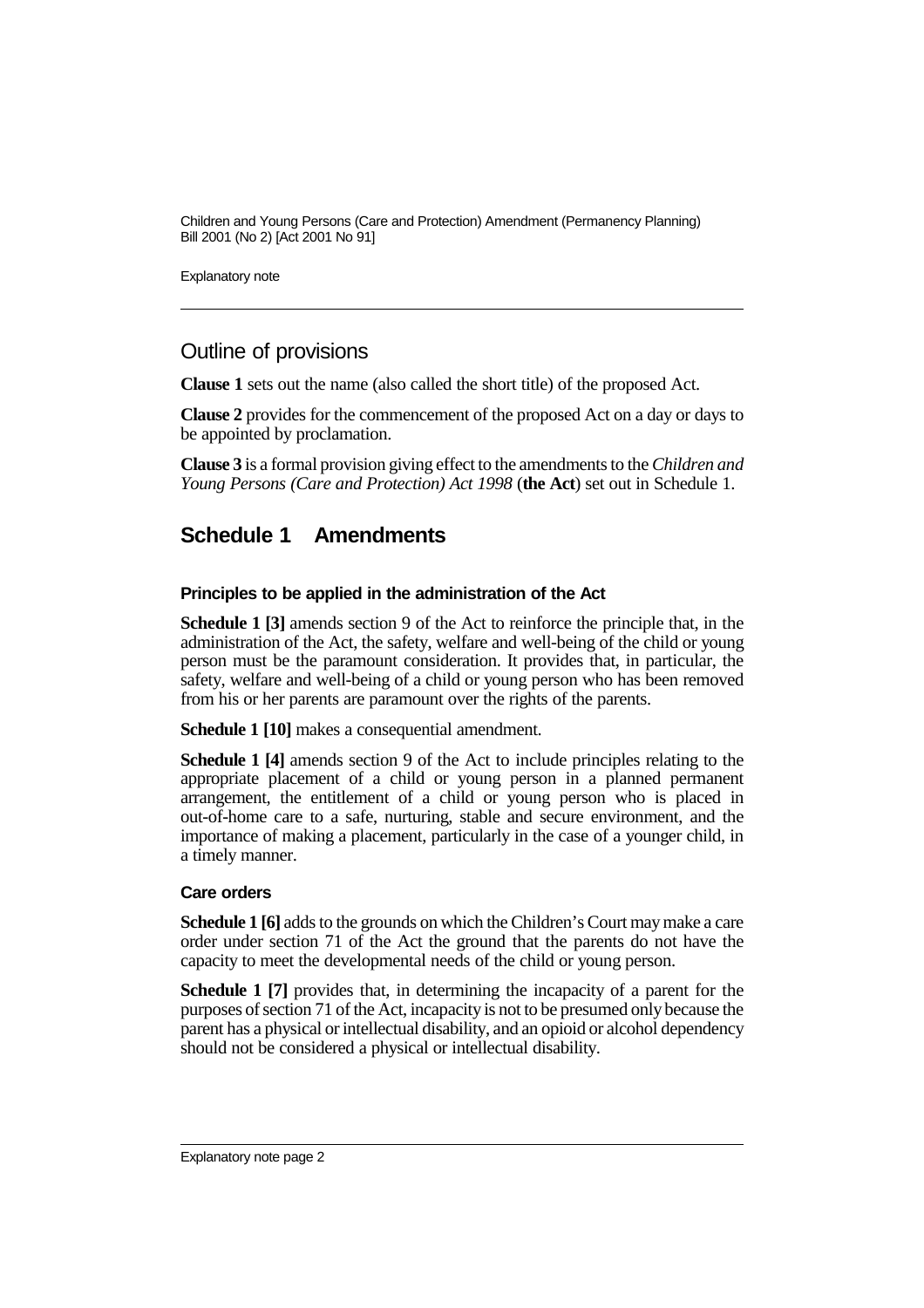Explanatory note

**Schedule 1 [15]** amends section 90 of the Act to add a further requirement that is to be satisfied before the Children's Court may grant leave to an application for the rescission or variation of a care order. The additional ground is that the rescission or variation of the care order is likely to be in the best interests of the safety, welfare and well-being of the child or young person.

#### **Care plans and monitoring by Children's Court of orders concerning parental responsibility**

**Schedule 1 [8]** amends section 78 of the Act to introduce a requirement that a care plan must assess the possibility and benefits of the permanent placement of the child or young person to whom it relates.

Permanent placement is dealt with in a definition of *permanency planning* which is inserted in the Act as proposed 78A by **Schedule 1 [9]**. *Permanency planning* means the making of a plan that aims to provide a child or young person with a stable and emotionally secure long term placement that meets the needs of the child or young person and that has the following characteristics:

- (a) an intent by significant people in the life of the child or young person to have the home last indefinitely,
- (b) a continuity of relationships, including a commitment by the carers of the child or young person:
	- (i) in relationships with the child or young person, and
	- (ii) to the best interests of the safety, welfare and well-being of the child or young person,
- (c) a legal status, provided by means which may include (but which are not limited to) orders for parental responsibility and orders for adoption, that connects the family members and promotes a long-term sense of belonging.

Long-term placement requires a particular appreciation of the appropriate long-term care option for a child or young person according to his or her particular needs by means, for example, of restoration to the birth parents or a birth parent, remaining with an authorised carer, a sole parental responsibility order, kinship care, out-of-home care or adoption.

**Schedule 1 [11]** amends section 82 of the Act to introduce the same requirement in relation to written reports ordered by the Children's Court in monitoring arrangements for the care and protection of a child or young person after an order has been made that allocates or re-allocates parental responsibility for the child or young person.

**Schedule 1 [1]** makes a consequential amendment.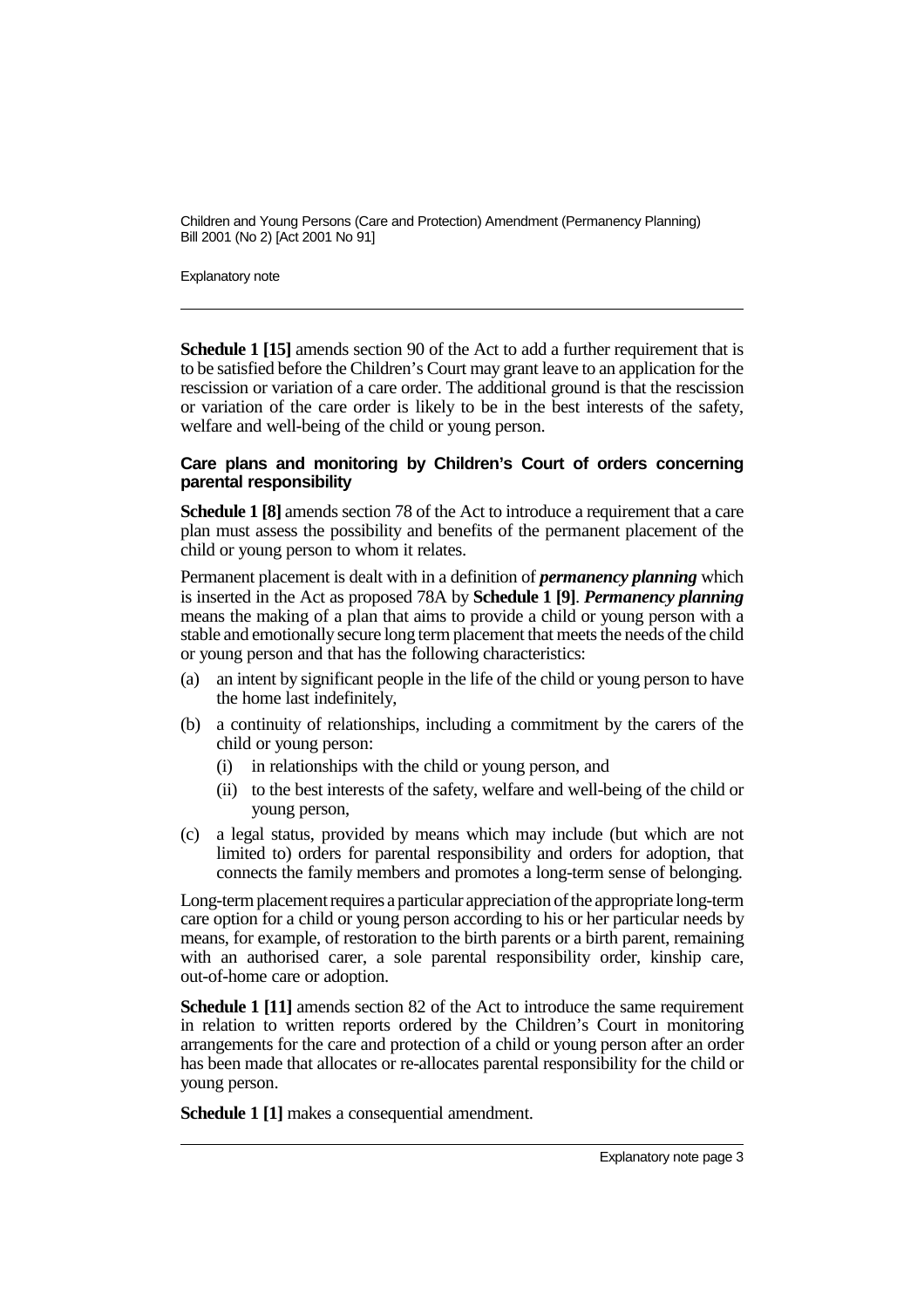Explanatory note

#### **Permanency plans involving restoration**

**Schedule 1 [12]** substitutes section 83 of the Act relating to the preparation of permanency plans involving restoration. Before a final care order is made in a case concerning a child or young person that is before the Children's Court, the Court must make a determination (in accordance with the principles set out in section 9 of the Act) whether there is a realistic possibility, having regard solely to the circumstances of the child or young person preceding the making of the order and such factors as may be specified by the regulations, of the child or young person being restored to his or her parents. If there is such a possibility, the Director-General is to prepare a permanency plan involving restoration and submit it to the Court for its consideration. If there is not such a possibility, the Director-General is to prepare a plan for another suitable long-term placement for the child or young person and submit it to the Court for its consideration. In preparing such a plan, the Director-General may consider whether adoption is the preferred option for the child or young person. An appeal cannot be made against a determination of the Children's Court under the proposed section.

**Schedule 1 [14]** inserts proposed section 85A into the Act. The proposed section requires the review of a permanency plan involving restoration in order to determine whether its provisions should be changed, particularly with respect to the length of time during which restoration should be actively pursued, whether arrangements should be made for the permanent placement of the child or young person to whom the plan relates, and whether any consequential application should be made for a care order or for the rescission or variation of a care order.

**Schedule 1 [2]**, **[13]**, **[19]** and **[20]** make consequential amendments.

#### **Expedition of Children's Court proceedings and adjournments**

**Schedule 1 [16]** and **[17]** amend section 94 of the Act to reinforce the principle that all matters before the Children's Court are to proceed as expeditiously as possible. It is provided that the Children's Court must seek to move expeditiously to the making of a final decision concerning the long-term placement of a child or young person. It is also provided that the Children's Court should avoid the granting of adjournments to the maximum extent possible and must not grant an adjournment unless it is of the opinion that the adjournment is necessary to ensure the safety, welfare and well-being of the child or young person who is the subject of the proceedings before it, or because of some other cogent or substantial reason.